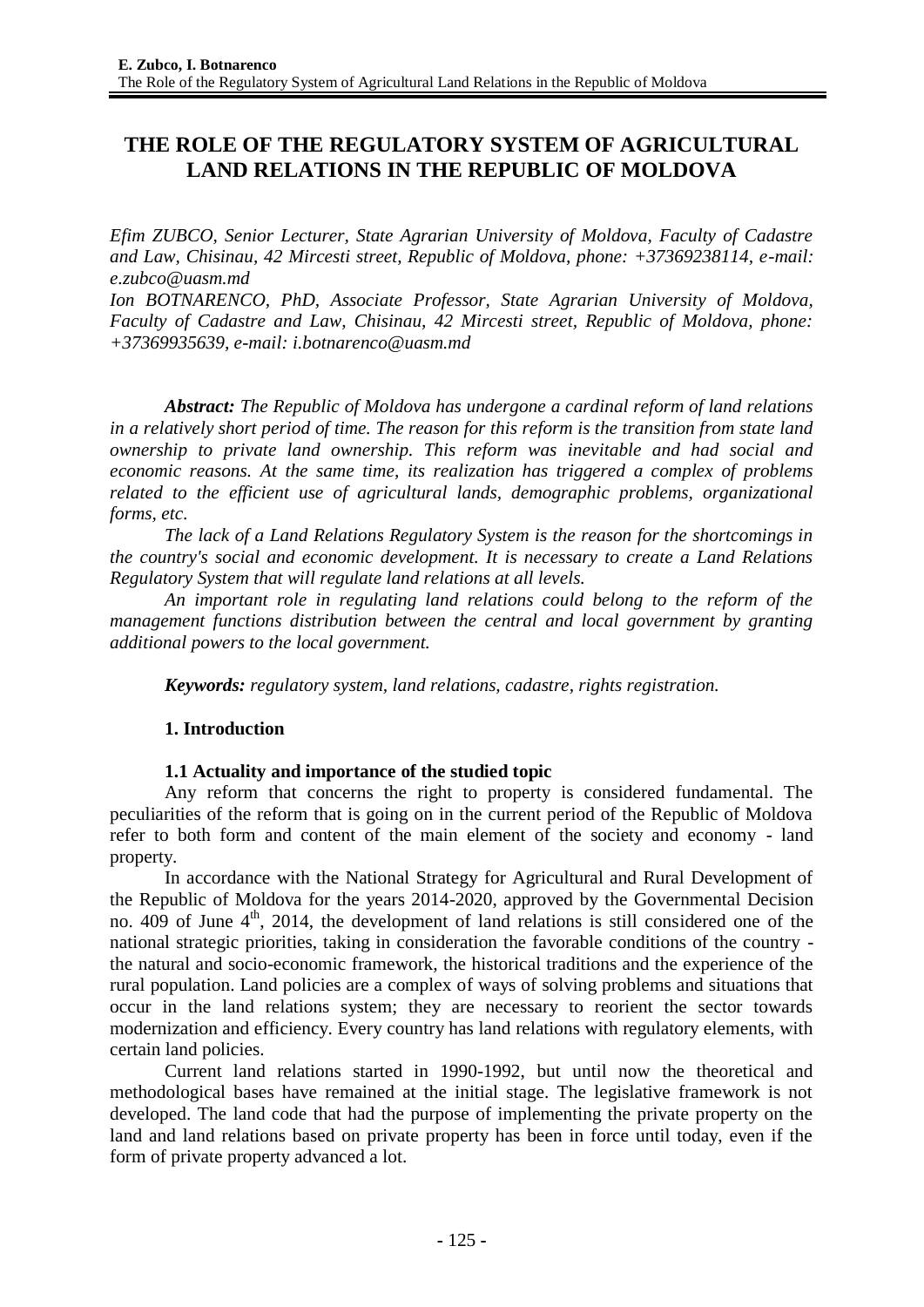In the created situation it is imposing to create a new conception of land relations. Its object would be all forms of private property on the land for socio-economical-ecological management, in everyone's interest. Solving this problem requires fundamental conceptual, methodological, and institutional studies.

The actuality of the studied theme is explained by the totality of personal and social interests, by the necessity of finding balance in solving the conflicts of land interests, by the increasingly pronounced aspect of the economic factor and interest.

#### **1.2 Purpose and objectives of the research**

The purpose of the paper is to analyze and elaborate the proposals regarding the improvement of the land relations regulatory system at the stage of implementation of new forms of sustainable use of private property on limited natural resources. In order to achieve the established purpose, the following objectives are formulated by the author:

- the objective necessity for the regulatory system;
- the analysis of the main influence factors on the land relations regulatory system;
- the determination of the main directions in the development of the legislativenormative framework of the land relations regulation process;
- the role and purpose of the land relations regulatory system;
- the content of the land relations regulatory system.

## **1.3 Material and methods**

The subject of this study is agricultural land relations. The object of agricultural land relations is examined through the prism of the development of the agricultural land fund, of the organizational-legal forms of the agricultural holdings in the Republic of Moldova, formed under the influence of the land reform in the process of land relations regulation.

The informative material used in the study was the following:

- the annals of the Land and Cadastre Agency;
- the annual and regular information of the National Bureau of Statistics of the Republic of Moldova;
- The Real Estate Registry held by the State Enterprise "Cadastre" and territorial cadastral services;
- The Legislative framework of the Republic of Moldova in the field of cadastre;
- the scientific studies of the cadastre and geodesy department;

In the investigation, several scientific methods of study were applied: statistical data analysis; method of graphical analysis of trends; method of analysis and synthesis, etc. Scientific analysis methods are applied in the study according to the particularities of the problem under consideration.

## **2. The objective necessity of the regulatory system**

All relationships, not just land relationships, which appear in society among subjects, need to be regulated. The objectivity of regulating relationships has axiomatic content. The problem of regulating relationships lies in how to regulate.

For example, it is practically impossible to regulate all the relationships in only one domain, such as land domain, by applying the law (the legislative framework). This conclusion focuses on studying and applying other regulatory forms (methods, mechanisms). It is important to meet the needs of the society. The effective regulation of land relations is based on the structure of land relations and of the Regulatory System (Chart 1).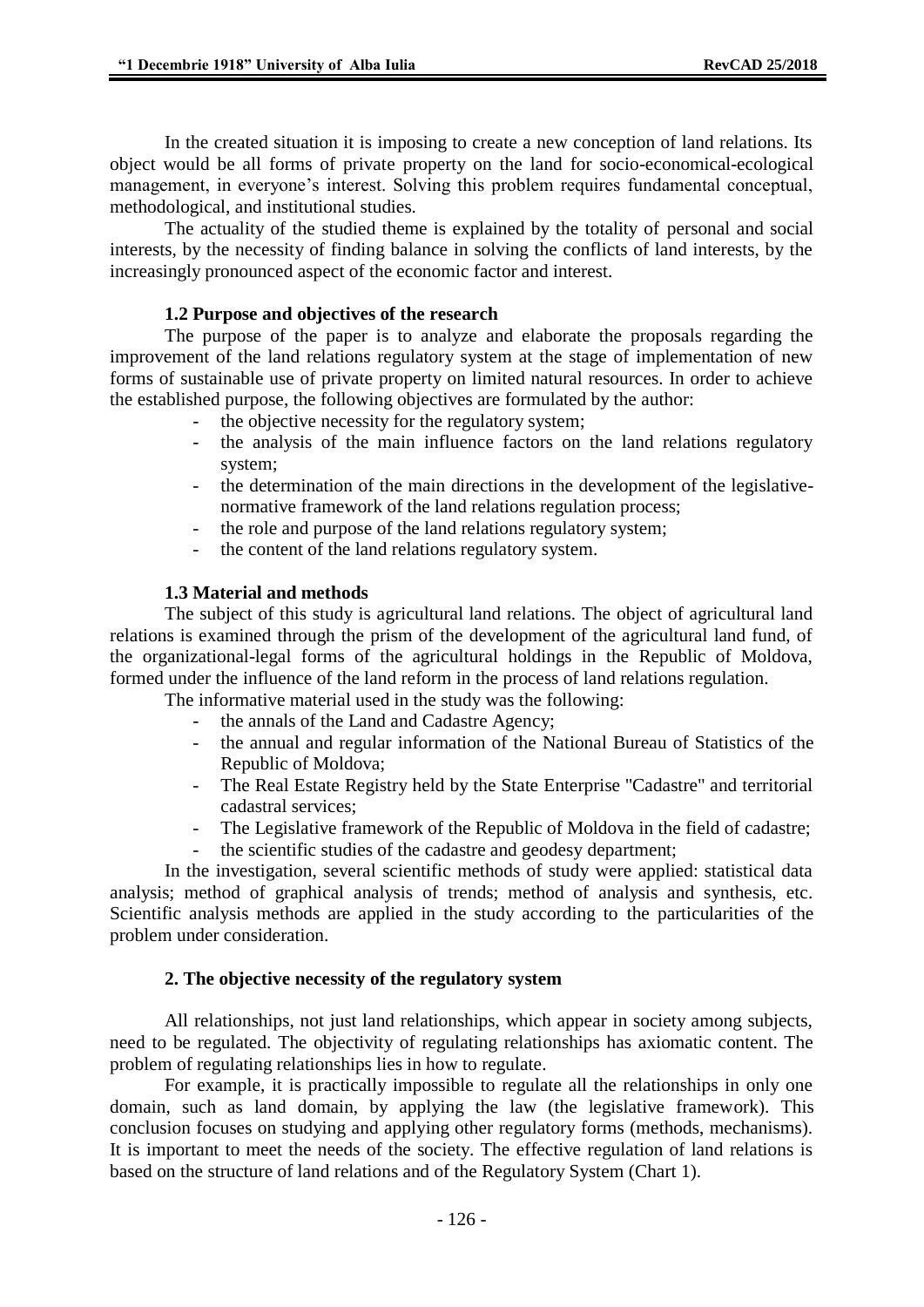The objective necessity of regulating land relations is the mandatory recognition of relations between the members of the society, the formulation and observance of certain rules of behavior of these members in these relations.

The objective necessity of regulating relations and, respectively, the formulation and observance of rules of behavior between the members of society are objective conditions for the creation of the Regulatory System.



Source: Elaborated by the author

Thus, we can formulate the main condition of the Land Relations Regulatory System the objective of the System is the regulation of land relations.

Any system as a philosophical notion is a set of organizational elements, law, tax, registers, classifiers, etc., dependent on each other by the object of actions that form a whole organized in a field, and make the practical activity function according to the pursued aim.

## **2.1 Analysis of the main influence factors on the land relations regulatory system**

The land (the land fund) has been recognized as an object of land relations because of its diversity. It inevitably creates different influence factors on the structure of the Regulatory System. Further we will give some general examples about the influence methods. We will try to analyze land for agriculture and forestry in terms of land relations arising from the subject of land relations.

The lands for agricultural use will produce predominantly economic relations. The lands of the forest fund will give rise to predominantly ecological relations. In order to demonstrate the role of the object of land relations on the structure of the system, we will divide land for agriculture into destination subcategories. Further we will see that high-quality lands form ecological and legal relations. Lands for construction are more regulated by legal rules (by law).

The subjects of land relations (individuals, legal entities, other legal forms of organization, the state) are also factors of influence on the structure of the regulatory system. Thus, the land relations between individuals will differ from the land relations between the legal entities and from the state relations.

Land relations between individuals are predominantly of "use and consumption". The relations between legal entities beside "use and consumption" include organizational aspects, management, economic, legal, environmental, etc. aspects. The state plays an important role in forming the structure of land relations as it has organizational, legal, etc. force.

Since the legal land relations are the oldest ones, they are also socially recognized and form the core of land relations as a whole. In the absence of legal relations there will be no economic relations of production. The legal relations, their formulation and observance create the subject's guarantee on the property, the confidence that his production activity that implies land will be recognized by other subjects.

The regulation of economic relations is already based on the existence of legal relations formulated and respected by law. In the practice of economic relations, it is recognized that the more developed (credible) the legal relations of are, the more efficient are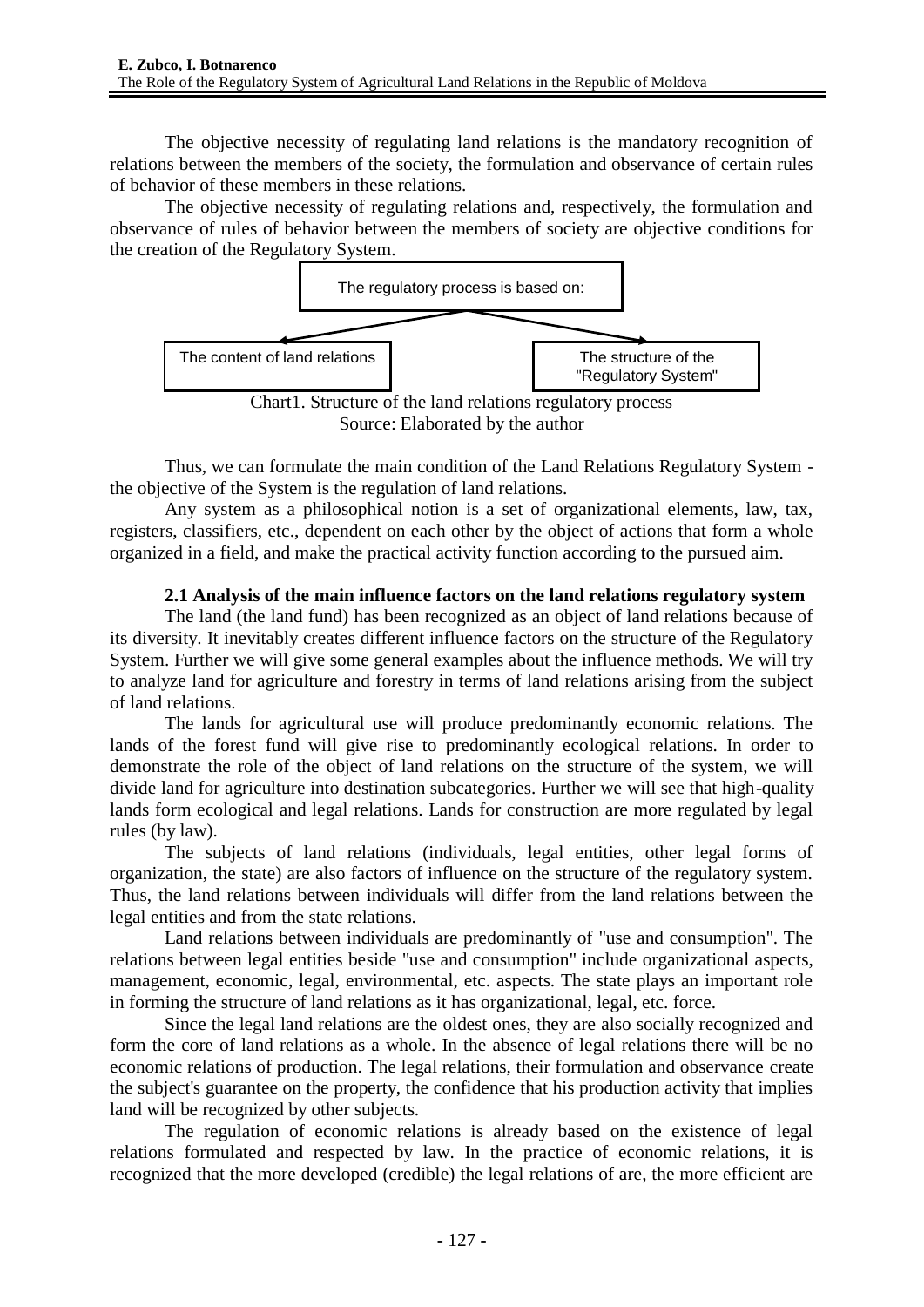the economic relations. Here another successful economic category emerges and develops the personal interest of the subject. The success of the production process is highly dependent on the subject's interest in the process. The application of economic relations as a stable and sustainable component, however, still derives from the politics of France during the period of Napoleon [1]. At that time the economic component of land relations got an application in fiscal policy being developed in the credit-banking, investment, subsidy policy. French practice in this area has spread over a short period in most countries and is currently prevailing.

The ecological aspect of land relations stems from the need for the protection and sustainable use of limited natural resources, as the population of the earth is constantly increasing. Obviously, within the limited natural resources, the main role belongs to the land resources. The ecological aspect of land relations is interconnected with legal and economic aspects. Thus, the protection against soil erosion, the elaboration and implementation of erosion control measures, other protection measures are made in common with the legal measures in this field. The afforestation of the eroded land can be stimulated by economic measures.

#### **2.2 The role and purpose of the land relations regulatory system**

The system of regulating land relations is a product of the society, accompanied by a particular goal. The current period in the development of land relations has its peculiarities dictated by the development of the basic areas of society (industry, agriculture, etc.).

From the analysis of the historical development of land relations, we can state the existence of the land relations regulatory system in all countries. Where there is an interest in land, there inevitably appear relations and the need to regulate them to a different extent depending on the demands of the society.

The purpose of the Land Relations Regulatory System is to:

a) analyze the regulatory process;

b) develop or select methods, mechanisms for land relations regulation;

c) implement methods of land relations regulation;

d) monitor the implementation of regulatory methods.

## **3. The content of the Land Relations Regulatory System.**

The purpose of the Land Relations Regulation System, the multitude and diversity of land relations show the structural necessity of the system. Land Relations Regulation System is a systemic activity that may include (Chart 2):

- the system of institutions involved in the regulation of relations;

- the legislative system, which includes the elaboration and implementation of the system of laws;

- the system of registries applied in the regulatory process;

- the land market as a totality of relationships in the totality of supply and demand.



Source: Elaborated by the author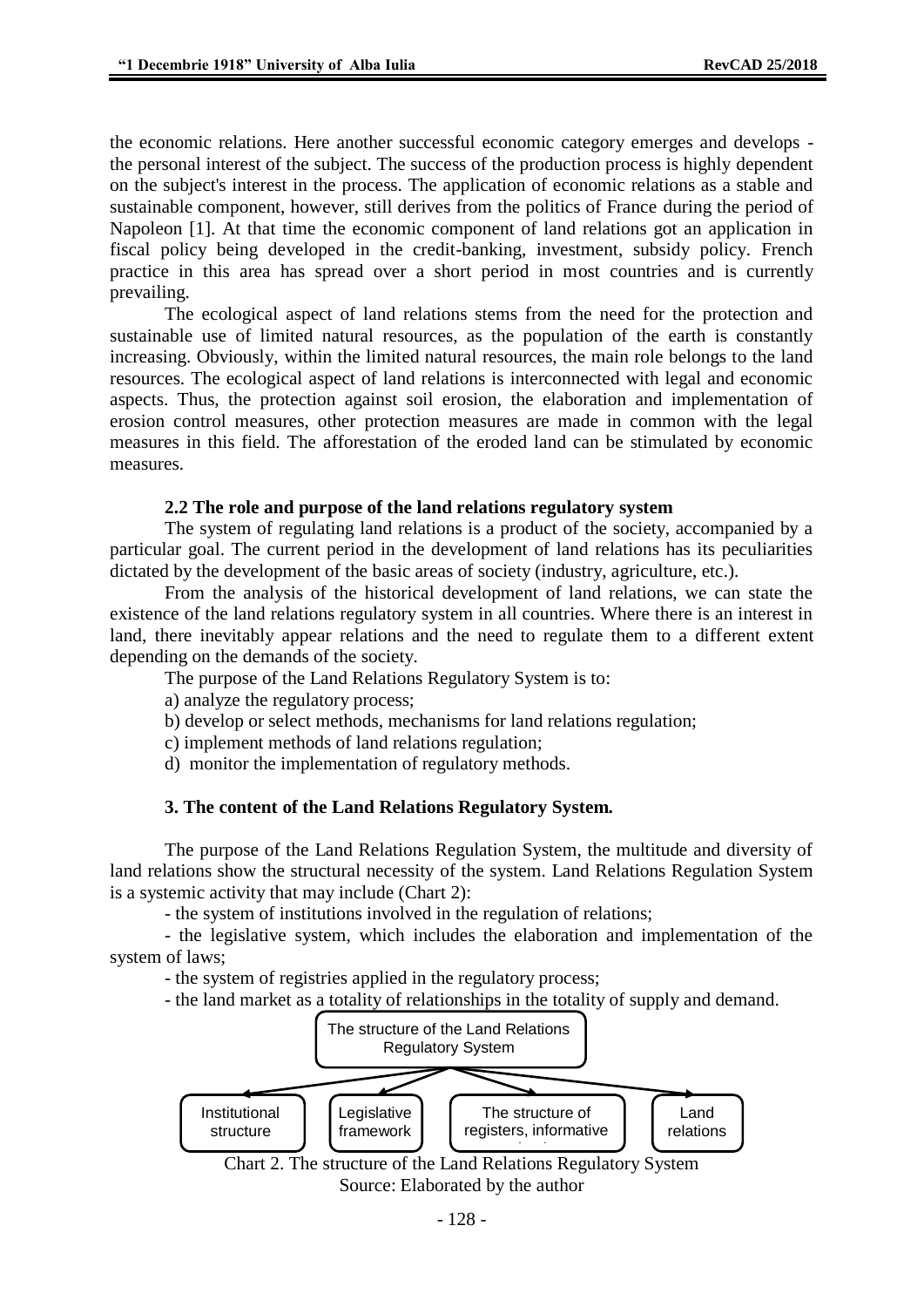## **3.1 The institutional structure of the regulatory system**

The institutional structure of the Land Relations Regulatory System depends on the level and quality of land relations. For example, in the social conditions when the formation of the right to property is not completed, the focus will be on this issue. The institutions of the Land Relations Regulatory System will be concerned with the following issues: rights formation and registration, rights authentication, settlement of legal disputes, etc. The Institutional System (the Parliament of the Republic of Moldova) by elaborating the legislative framework (the Constitution, the Civil Code, and the Land Code) created the premises of a new Institutional System competent in the implementation of the market land relations.

At the initial stage the Ministry of Agriculture, Regional Development and the Environment was responsible for the regulation of land relations at the state level, and the local councils of the mayoralties were responsible at the level of the localities.. This example can refer to the situation of the Republic of Moldova's Land Relations Regulatory System for the years 1992-2000. At that time solving legal problems allowed the implementation of economic and ecological policies. The functions of the institutional structure of the System are the formation of the legislative framework, the elaboration of economic and ecological policies (Chart 3).



Chart 3. The institutional structure of the Land Relations Regulatory System *Source: Developed by the author*

An important role in the Land Relations Regulatory System belongs to public authorities as they develop the legislative framework, economic and environmental policies. The level of the society's development is appropriate to the level of activity of the public authorities. The situation created in the Republic of Moldova can serve as an obvious example. Due to the lack of the regulatory legal framework for land relations, which is the direct function of the respective public authorities, a disastruous situation has been created in the economic policies (sub-leasing, lending, investment, etc.). Private structures within the institutional framework of the Regulatory System will not develop the legislative framework. Under these circumstances, they are less effective.

Today public structures have become less effective. At the same time, their necessity is mandatory in a number of land relations situations, especially in rural areas, with regard to the shared use of pastures, meadows, and various local problems. Local authorities have an important role here.

In the process of land fund management in rural areas, especially agricultural lands, a whole range of issues and questions arise about the efficient use of these lands, especially from the owners. It is necessary to solve these problems locally with the involvement of the mayoralty. In this context, the idea of restoring the activity of the land commissions in the structure of the mayor's office, which were previously created with the purpose of realizing the national program "Earth" regarding the privatization of agricultural land, is welcome. These commissions must be empowered with the necessary skills to carry out their activities.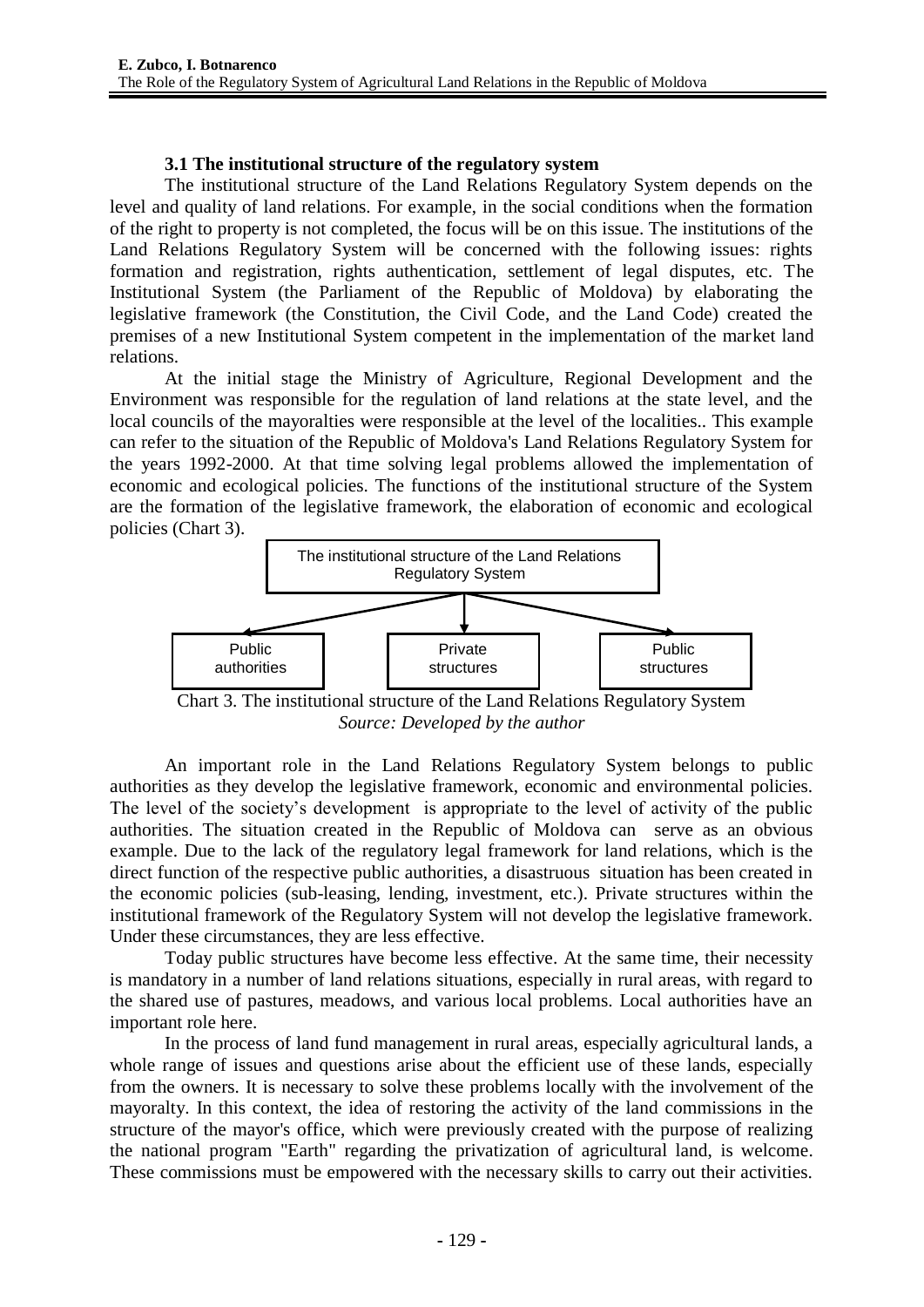These commissions also need to include representatives from the landowners , especially those representing the interests of the majority of agricultural owners. This fact will help to successfully solve the problems that will come up in the production process on time and, thus contributing to a better improvement of the the agricultural sector development and of the locality as a whole.

Every owner is an involved person and must comply with the law. No public authority has the right to litigate the owner's interests. This happens more often when changing the destination category. In this case, the public authorities assume the function of forbidding the owner of the right to change the destination category; they impose additional conditions that are not stated by law.

The efficient regulation of land relations can only be carried out with the detailed knowledge of the situation between the subjects and the object. In order to monitor the situation, to monitor the compliance with the legislation in force, to draft proposals for the application of the forced measures, the Government will establish the Department of Land Relations Regulation - central public authority in the field. The structure of the Department will be determined by the Regulation approved by the Government.

## **3.2 The legislative framework**

We have already noticed that there exists an institutional structure for the process of regulating land relations. In its turn, the institutional structure operates on the basis of the legislative framework (Chart 4). The functions of the institutional structure are set by law at all levels.



*Source: Developed by the author*

The main function of the institutional structure is the regulatory process monitoring and the elaboration of the respective measures regarding both the land relations and the institutional structure. Referring to land relations, the legislative framework addresses three important issues:

- the formation, acquisition and protection of the right to private ownership over land, of other rights, obligations, interests, setting of priorities, etc;

- the establishment of the boundaries of property rights, of other rights, obligations, interests acquired under the law;

- registration of the property right over land, of other rights, obligations, interests and thereby the enforcement of the rights protection mechanism.

The application of these three important issues has meant the creation of premises and the opening the way to solving a reformed social and economic conceptual problem - the implementation of market land relations. Obviously, in order to solve these problems, in order to organize and mobilize society, a number of regulations and instructions are developed based on the Land Code. It is also important to note that the rules of law are developing together with the society.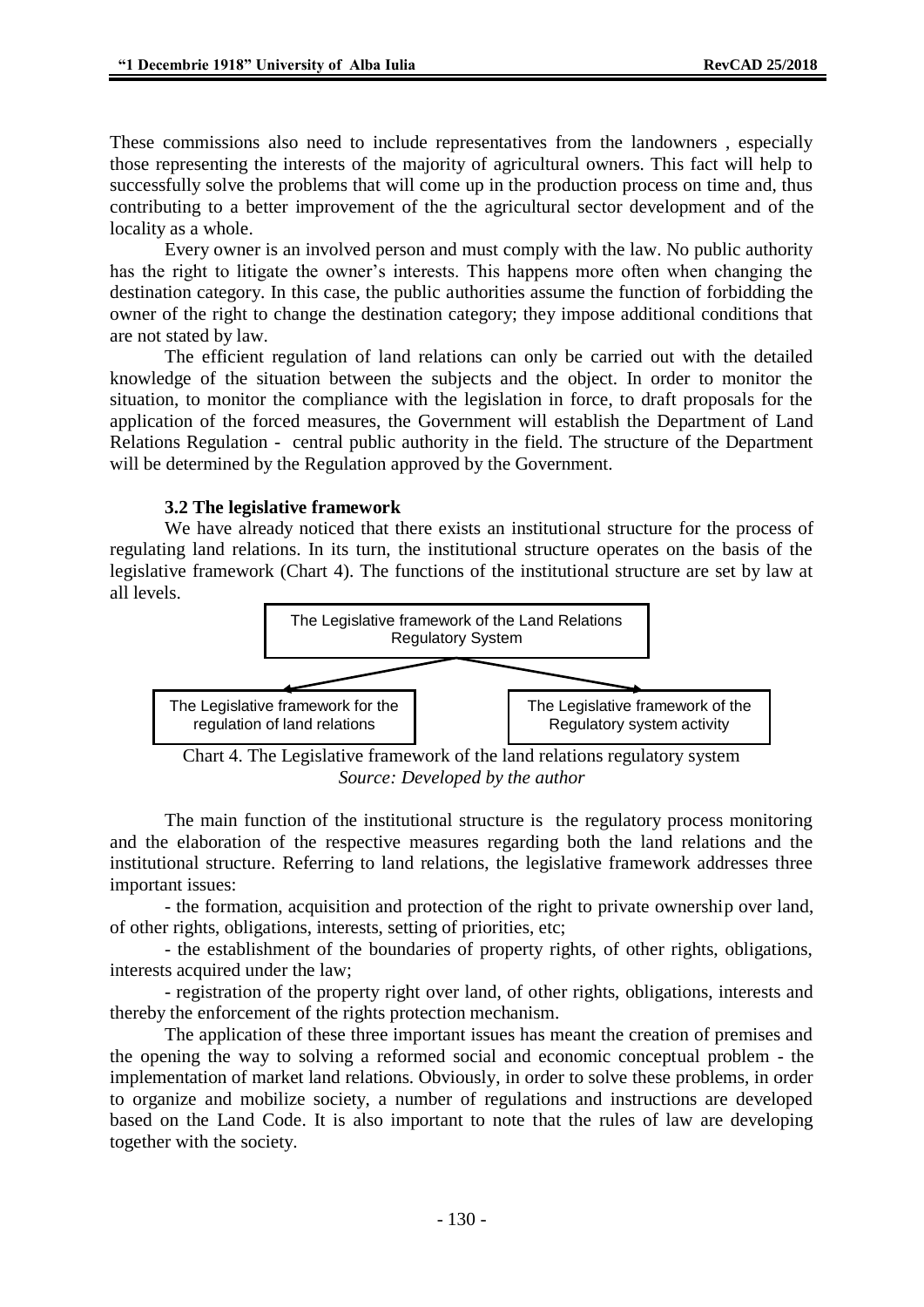## **3.3 Real Estate Registry**

The right to land needs to be protected by the protective mechanism [5]. Practice showed that the right of the subject to the land is not guaranteed only through the mere declaration of a right, by establishing the boundaries in nature and the release of the legal document. The world practice also proved the major positive role of the right registration process, of the rights registry in the law protection, of the credibility of the law in the formation of protected land relations.

In different countries, the rights registration process has different content, depending on the country's priorities. Thus, in France, the registered right is demanded by credit-banking policy, by other economic policies, including the fiscal policy. In Italy, registered right is required by the need to conduct real estate transactions. The obligation to register land rights is an objective necessity for the implementation of the fiscal policy based on the market value of land.

The contents of the registry also undergo changes motivated by social needs. Thus, the development of economic policies requires more and more information that would describe the object's particularities, the value of the object, etc. An important role is played by the Land Registry in the process of monitoring the situation of land relations. The Land Registry becomes the main source of information on land relations in dynamics.

The Real Estate Registry has been implemented as a need to protect property rights [6]. At the implementation stage, the primary purpose of the Real Estate Register was the protection of land rights. After the registration of land rights, other functions of the Registry appeared: land market development, the implementation of economic policies, etc.

A negative element of the Cadastral Registry System in the Republic of Moldova is the depreciation of the Land Registry. The lack of the Land Registry has a negative impact on the implementation of specialized cadastre (agricultural, forestry, water, etc.). The lack of specialized cadastres means that the respective areas lack stimulating information in their development.

The analysis of the contents of the Real Estate Registry in the Republic of Moldova demonstrates its informational inability to answer the questions asked by the society: guaranteed protection of the rights; the possibility of restoring rights; the possibility of the cadastre implementation; the possibility of implementing new social, economic, environmental and future policies.

According to the practice of other countries that have achieved success in the field of cadastral registry implementation, the Real Estate Registry implemented in the Republic of Moldova should have the function of a general register that would generate the development of other registers with functional content: land; specialty; localities (streets, etc.).

It is also necessary to develop the informational aspect of the law in the content of the Real Estate Registry in order to include other rights, obligations, priorities, current land (real estate) interests already existing and expected to be very important in the near future. It is necessary to mention the important role of the Cadastral Registry System in order to implement the new land relations imposed by the land reforms and even by social and economic reforms.

## **3.4 Market Land Relations**

Market land relations are a modern form of the economy organization and functioning in which the price of land depends on the confrontation between supply and demand and represents a totality of sale-purchase relations generated by legal acts.

Within market land relations, the land market is an important mechanism of free expression of subjects in the process of transmitting-taking over rights to the object of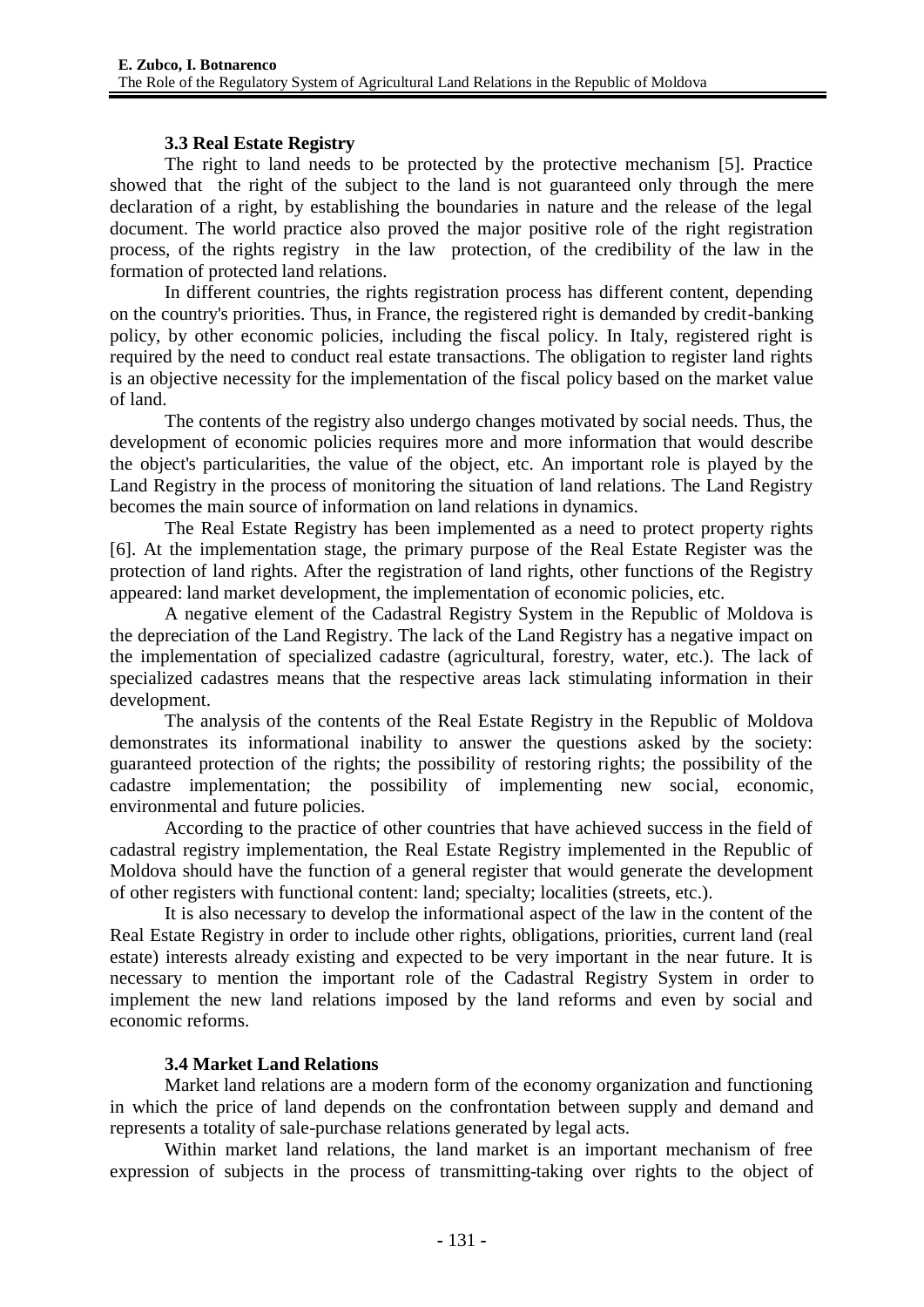relationships. The free functioning of the land market justifies the necessity of the structural integrity of the land relations regulation process. For example, even on the free land market, the parties to the transaction will require protection in transactions through the registration process mechanisms. In this case we will also find rules of law that will force the parties to record the transaction, etc.

The integrity of the Land Relations Regulatory System structures is an important principle, which will then be fully demonstrated in the process of implementing the methods of land relations regulation. It is important to correctly determine the role of the land market in the process of regulating land relations. First of all, the land market is the free expression of demand and supply and thus it has objective content. At the same time, market objectivity is a derivative of the legislative framework, i.e. it is as objective and free as the law permits.

In this context, some subjects are limited on the market (such as foreigners' rights to agricultural land), others are free. The land market of the Republic of Moldova is relatively young. The right to sell land according to the legislation was introduced after the adoption of the Land Code on January 1, 1992. The right to agricultural land apperaed even later under Law 1308 of 25 July 1997 on the Normative Price and the way of sale - purchase [4].

Of the above mentioned, we can conclude that the land market represents an area in which all the relations generated by the holders of the legal documents on the land are manifested. The land market includes the regulation of both land ownership and land use relationships. The land market can exist only under the conditions of the property right guarantee. Thus, the right to property, the property protection mechanism expressed through the Land Registry are also required by the land market.

Land privatization has had a positive effect on boosting the development of the land market, especially of the agricultural land. The development and implementation of land consolidation projects is directly related to the development of the land market [7]. The agricultural land market, where the sale and purchase of land has a major share, is an important mechanism for the development of the agrarian economy, for the economy of the country as a whole.

In this context, the main purpose of the land market is to allocate land for agriculture, by the sale-purchase process, to the most rational segment of the society, to the most competent landowners. Only in such conditions we can expect major results in the production process.

The agricultural land market plays an important role in rural development, representing an important indicator of investments in rural development, it makes structural changes in rural areas where agricultural production is low. There can be identified other land use alternatives such as agri-tourism, and thus new jobs can be created, the infrastructure will develop and agricultural land markets will keep people in rural areas and improve demographic development [2].

At the initial stage of the social and economic reforms promoted in Moldova, land sale and purchase, including land for agriculture, was regarded as one of the most important reforming elements. The attention to the social, economic and legal aspects of land sale and purchase is not accidental. The free implementation of land sale and purchase mechanism, especially of agricultural land, can have a positive and negative impact on the agricultural economy, on the society as a whole.

The agricultural land market, where the sale of agricultural land has a major share, is an important mechanism for the development of the agrarian economy, for the economy of the country as a whole [3]. During the last ten years, the land market has had an essential development. Only during the year 2016 92227 land plots with a total area of 49347 ha were sold and purchased in the republic, of which approximately 47310 ha are for agricultural use.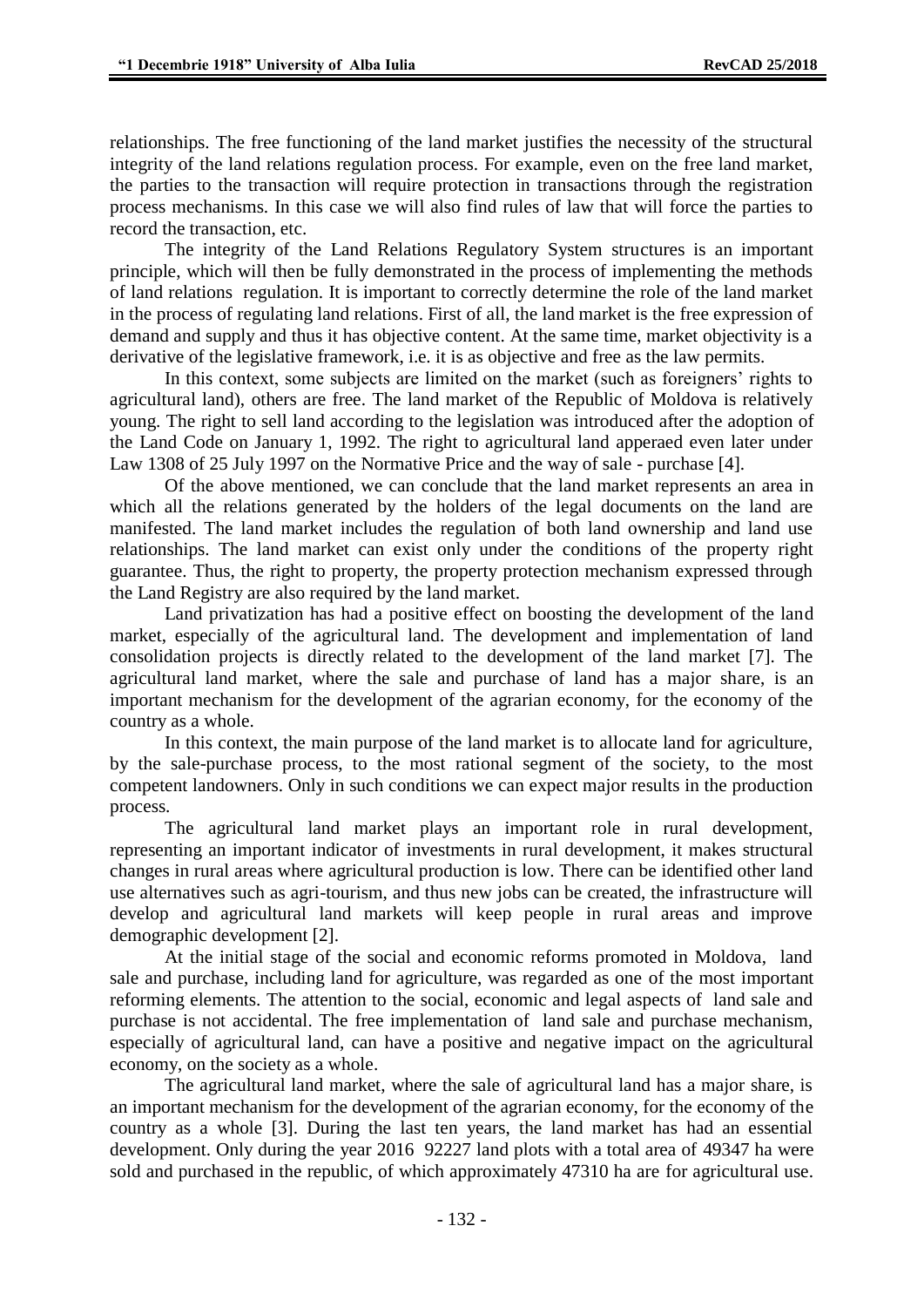Based on the cadastral data accumulated at the territorial cadastral office, a more extensive information on the development of the land market over the last 8 years is presented in the following table (Table 1).

| Indicator                   | Analysis period |       |       |       |       |       |       |       |
|-----------------------------|-----------------|-------|-------|-------|-------|-------|-------|-------|
|                             | 2009            | 2010  | 2011  | 2012  | 2013  | 2014  | 2015  | 2016  |
| Total land                  | 121896          | 78192 | 81310 | 78971 | 81699 | 84715 | 85873 | 92227 |
| Including agricultural land | 111420          | 67331 | 71035 | 69814 | 72641 | 75941 | 77458 | 84208 |

Table 1. The dynamics of agricultural land sale and purchase

Source: *Elaborated by the author based on the data of the Real Estate Registry*

The infrastructure of the land market has an important role in its development. Land transactions and the parties involved in the transactions are registered in the Real Estate Registry and are under the protection of the law. We have all the premises for a developed land market. In this respect, the freedom of transactions, their transparency, the registration procedure in the Real Estate Registry, the protection of transactions, etc. present few conceptual problems.

The problems arise where, at first sight, respect for the constitutional rights of citizens in land sale and purchase relations actually brings or creates the premises of a negative impact on the agricultural economy, on the country's economy, on the a whole society. What are these contradictory aspects in current land relations? The most discussed issues related to land sale and purchase are:

- the concentration of large areas of land for agriculture, by sale-purchase, owned by a limited number of people;
- the sale / purchase of land for agriculture to foreigners;
- the influence of the sale and purchase of land for agriculture on the demographic situation in the country's rural area.

These issues are related to the content of land relations and are the result of the lack of a legal framework (land code) appropriate to the post-privatization situation.

*The current situation.* After an excessive parceling of agricultural land produced by land privatization, land consolidation is a positive process, oriented towards the optimization of the dimensions, application of advanced technologies and ultimately raising the level of living in the rural sector of the republic. In this context, land sale and purchase, along with land exchange, are recognized as the main ways to solve the problem.

Practice shows us the following:

- the majority of the population in the rural sector is of an advanced age and cannot independently work agricultural land;
- people who, by their age, could work the land, do not have the necessary financial means;
- in the conditions of a lack of competition, the owners of agricultural land become persons with access to financial means;
- agricultural land is concentrated in the ownership of a small number of people, most of them living in urban areas.

If we accept the practice of the European Union for the dynamic development of rural area, it will be necessary, as a matter of urgency, to restrict the sale and purchase of agricultural land in rural areas, to limit the maximum areas of an agricultural property. Other scientific studies are needed for this.